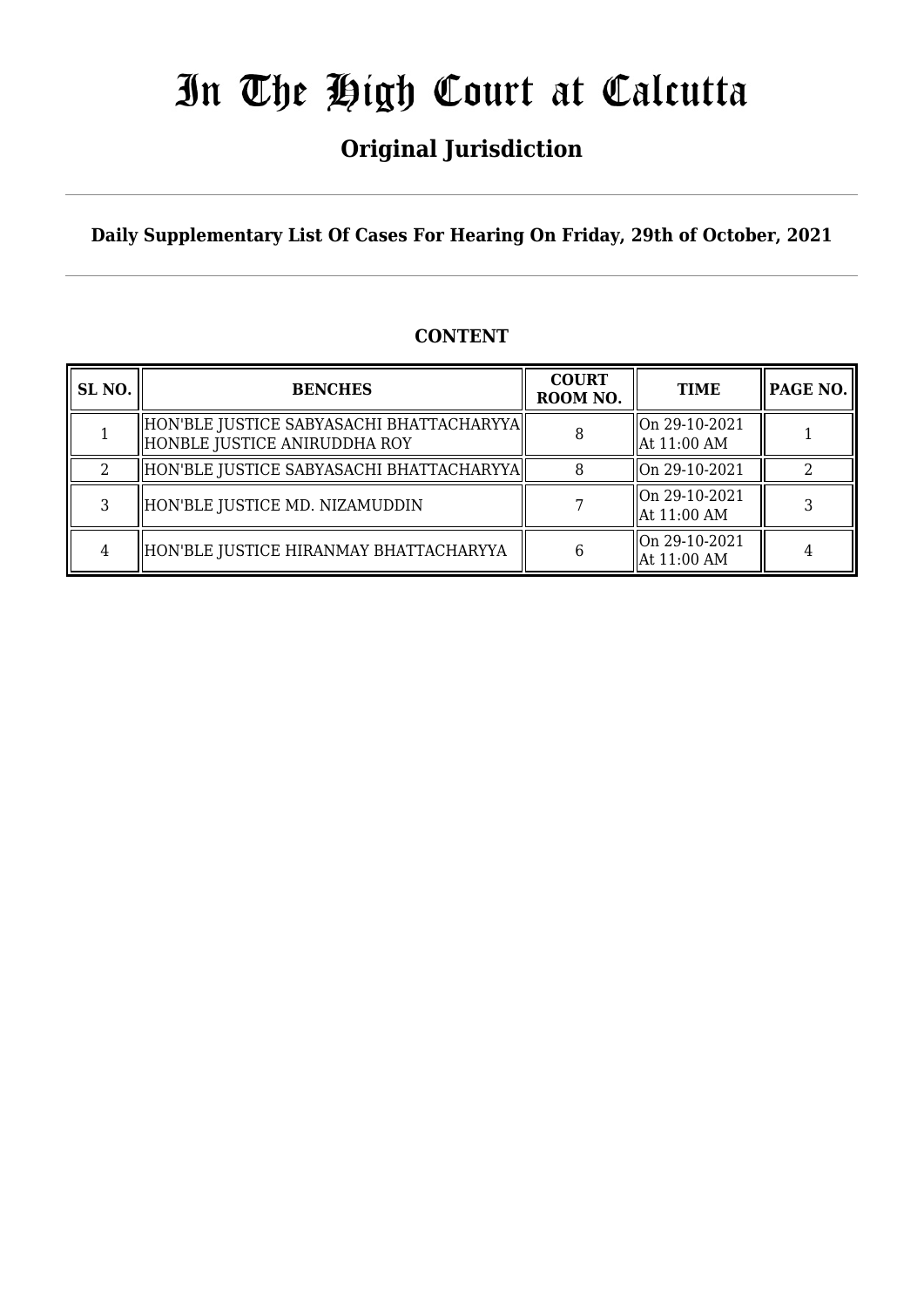

## **Original Side**

**DAILY CAUSELIST For Friday The 29th October 2021**

**COURT NO. 8**

**DIVISION BENCH ()**

**AT 11:00 AM**

**HON'BLE JUSTICE SABYASACHI BHATTACHARYYA HONBLE JUSTICE ANIRUDDHA ROY**

**ON 29TH OCTOBER, 2021(FRIDAY) - SHALL TAKE UP ALL URGENT DIVISION BENCH MATTERS FILED DURING VACATION OR WITH LEAVE OF THE REGULAR BENCH.**

#### **VACATION BENCH**

#### **(VIA VIDEO CONFERENCE)**

#### **NEW APPLICATIONS**

1 APOT/161/2021 WITH PLA/327/2021 PRAKASH MANIYAR (DEC) IN THE GOODS OF OM SUBHASH MANIYAR VS CHANDNI MANIYAR

A K CHOWDHARY AND CO

IA NO: GA/1/2021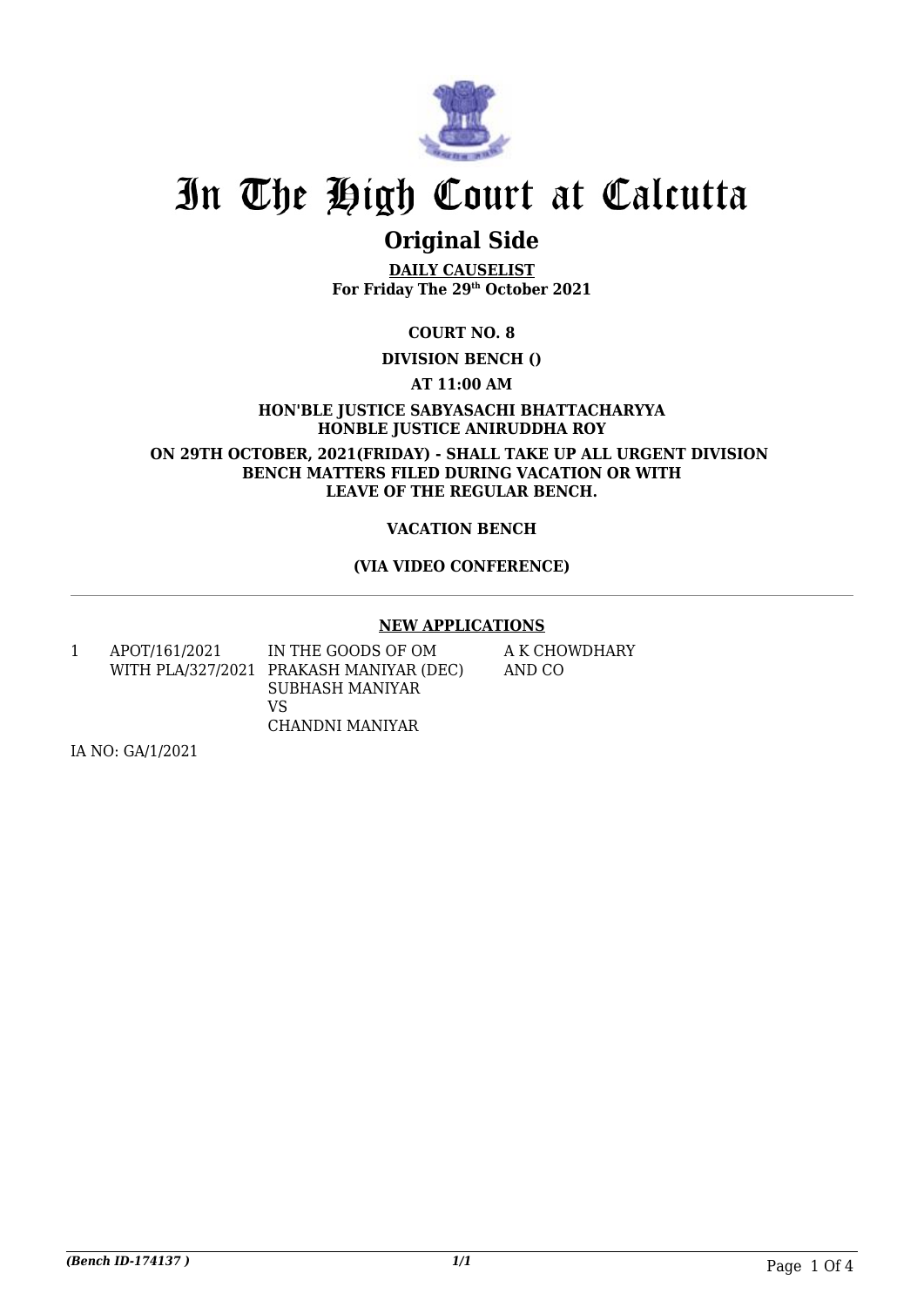

## **Original Side**

**DAILY CAUSELIST For Friday The 29th October 2021**

#### **COURT NO. 8**

#### **SINGLE BENCH ()**

#### **HON'BLE JUSTICE SABYASACHI BHATTACHARYYA**

**ON 29TH OCTOBER, 2021 (FRIDAY) - SHALL TAKE UP A CONTEMPT APPLICATION ARISING OUT OF GA/1/2021 WITH WPO/577/2017 AFTER COMPLETION OF THE DIVISION BENCH.**

#### **VACATION BENCH**

#### **(VIA VIDEO CONFERENCE)**

#### **CONTEMPT MATTERS**

DIP NARAYAN MUKHERJEE

1 T/4/2021 WITH WPO/577/2017 ARTI VERMA VS BRIJRATAN MUNDHRA AND **ORS** 

*(Bench ID-173934 ) 1/1* Page 2 Of 4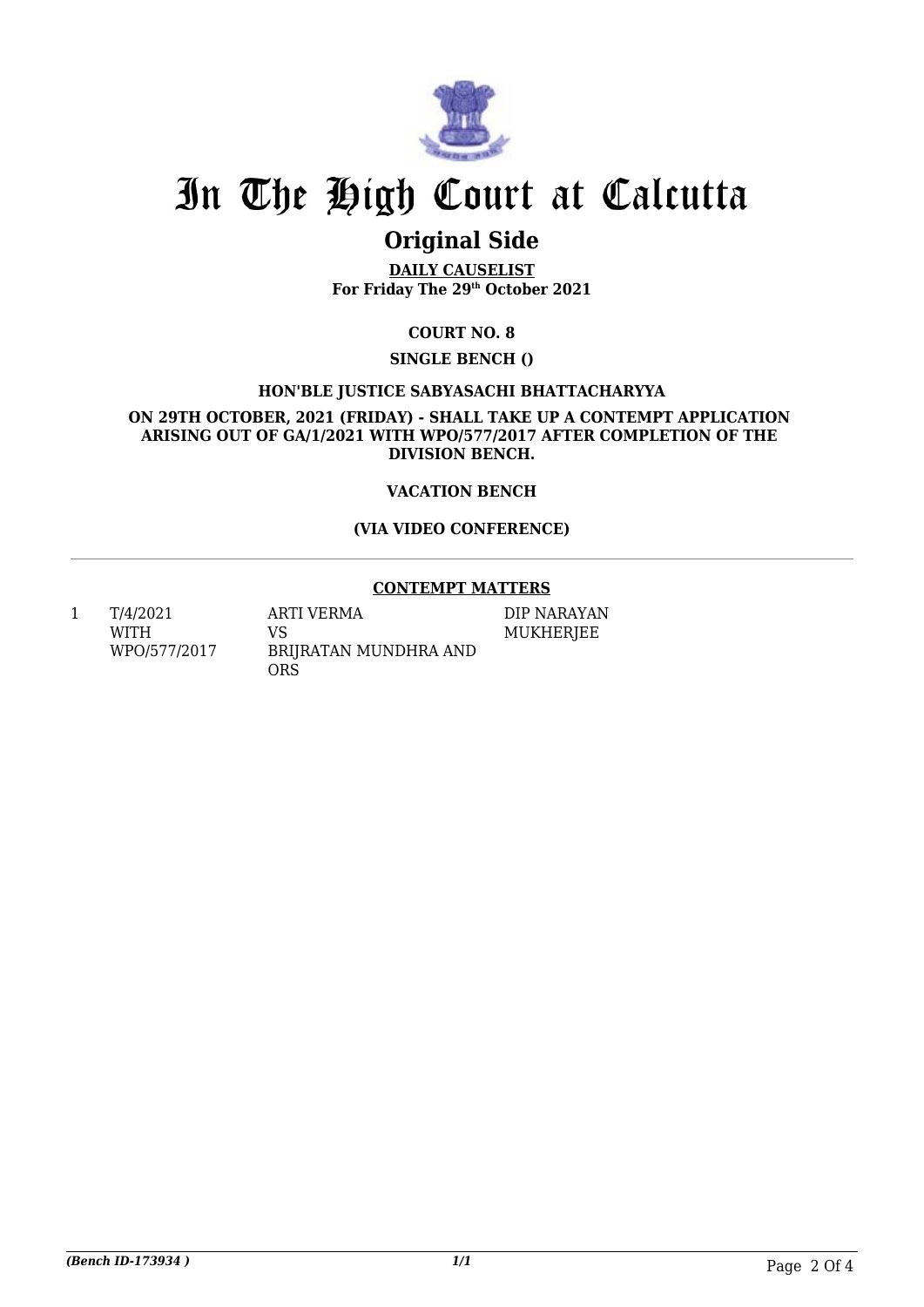

## **Original Side**

**DAILY CAUSELIST For Friday The 29th October 2021**

**COURT NO. 7**

**SINGLE BENCH ()**

**AT 11:00 AM**

#### **HON'BLE JUSTICE MD. NIZAMUDDIN**

**ON 29TH OCTOBER, 2021 (FRIDAY) - SHALL TAKE UP ALL URGENT SINGLE BENCH MATTERS FILED DURING VACATION OR WITH LEAVE OF THE REGULAR BENCH.**

#### **NEW MOTIONS**

| 1 | T/2/2021         | RASHMI METALIKS<br><b>LIMITED</b><br>VS<br>NEM ENGINEERING<br>PROJECTS PRIVATE<br><b>LIMITED</b> | SHIVANGI THARD |
|---|------------------|--------------------------------------------------------------------------------------------------|----------------|
|   | IA NO: GA/1/2021 |                                                                                                  |                |
| 2 | T/3/2021         | RASHMI SEAMLESS<br>LIMITED<br>VS<br>NEM ENGINEERING<br>PROJECTS PRIVATE<br>LIMITED               | SHIVANGI THARD |
|   | IA NO: GA/1/2021 |                                                                                                  |                |

IA NO: GA/1/2021